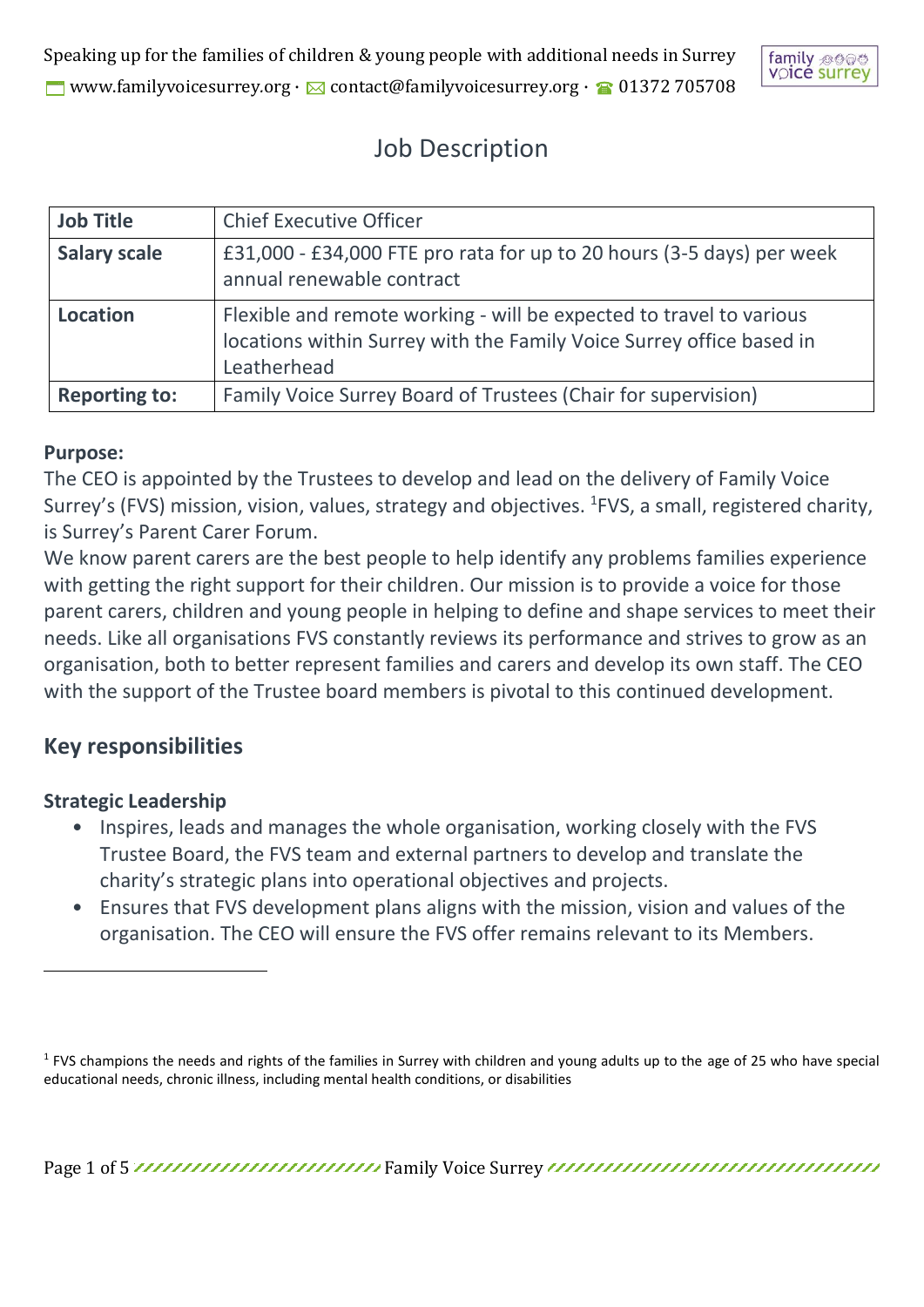Speaking up for the families of children & young people with additional needs in Surrey www.familyvoicesurrey.org ·  $\boxtimes$  contact@familyvoicesurrey.org ·  $\textcircled{a}$  01372 705708



- Leads the strategy and annual business plan with the support of the Trustee Board.
- Works with the business team managers to grow and implement a culture of quality and business improvement throughout the charity.
- Acts in accordance with the charity's positive ethos to uphold its reputation at all times. The CEO will also act in accordance with the FVS constitution and related Charity Commission expectations.

#### **Governance**

- Is the main point of contact with the Trustee Board and supports them in all aspects of managing the charity's governance.
- Provides regular reports for the Board and other external bodies as and when required, leads on the drafting of the Annual Report and attends board meetings.
- Ensures volunteers and staff understand and fulfil their duties and responsibilities to represent parent carers, support participation and to champion collaboration and coproduction.
- Ensures FVS operates within its Charitable Incorporated Organisation (CIO) objectives.
- Provides a clear strategic direction for the charity.
- Encourages positive change where appropriate and addresses and resolves any conflicts that may arise.
- Regularly reviews major risks and associated opportunities with Trustees and Head of Business and ensures that satisfactory systems are in place to take advantage of opportunities and manage any potential risks, updating and reviewing the risk registers as required.
- Works with the Head of Business to ensure that FVS complies with all relevant legislation, in particular health and safety, HR and GDPR requirements.

## **Operational Oversight and Management**

- Line manages and leads a team of Participation Managers, and the Head of Business, Planning & Development.
- Accountable for overseeing and leading the charity's operations and projects.
- Responsible for ensuring successful operational delivery of the workplan in accordance with the organisation's strategy and the FVS Mission, Vision and Values.
- Manages and delivers projects and provides evidence of impact through relevant reports and metrics.
- Contributes to the development and management of the charity's budget, ensuring that operational decisions are made within the resources and available capacity, both financial and other.

Page 2 of 5 Family Charles Family Voice Surrey Transmitted Transmitted Transmitted Transmitted Transmitted Tra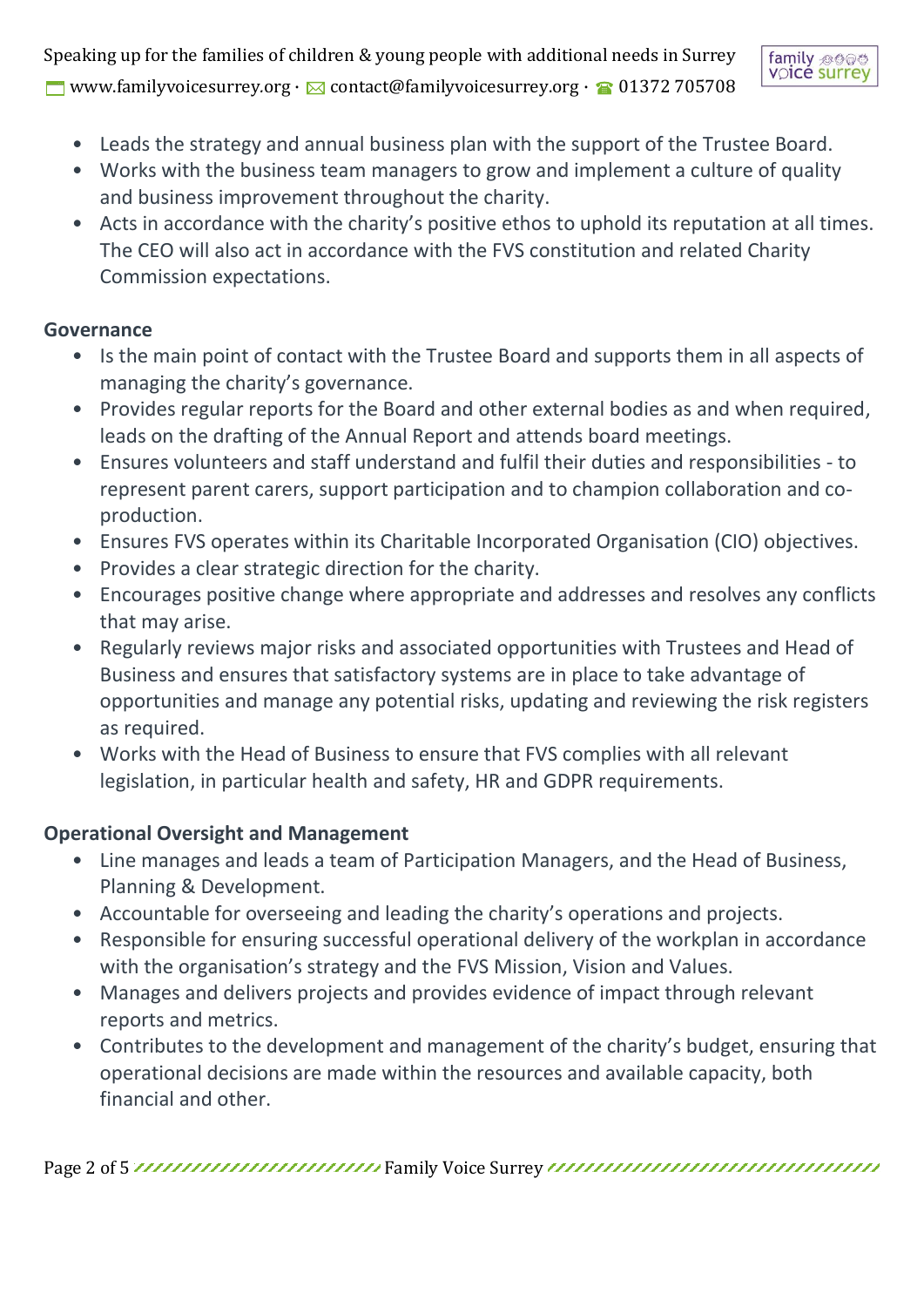Speaking up for the families of children & young people with additional needs in Surrey

www.familyvoicesurrey.org ·  $\boxtimes$  contact@familyvoicesurrey.org ·  $\textcircled{a}$  01372 705708



- Supports the Head of Business in the oversight of all financial and resourcing decisions with the drafting and submission of grant applications to ensure the sustainability of the organisation.
- Supports the Head of Business in preparing, placing, managing and reviewing contracts and agreements with other third parties and suppliers.
- Works with the Trustee Board on succession planning.
- Reports agreed outcomes to the LA and other Funders within the agreed timeframe.
- Develops the capacity, skills and knowledge of FVS so that it continues to unite and represent a wide range of parent carers across Surrey.
- Develops and maintains strong working relationships throughout the charity.
- Supports and mentors staff and volunteers (who largely work on a part time basis), promoting effective relationships and contributing to training and development plans.

## **Relationships and communication**

- Ensures that a range of Members voices are heard, understood and represented when leading and managing FVS.
- Facilitates FVS in developing reach, to include a wide range of families who may be traditionally excluded from mainstream services and promote the interests of different parent/carer groups.
- Acts as an ambassador for FVS and its Members and is a spokesperson for the organisation.
- Represents FVS and its Members at external meetings and events and promotes productive conversations on behalf of the charity.
- Leads conversations with Surrey County Council, Health services, other service providers and the voluntary sector on behalf of FVS. This will includes providing constructive challenge and the ability to navigate through difficult conversations to get to the heart of problems. The ability to represent a range of views and collaborate effectively with partners in support of families and carers is essential to these conversations.
- Works with the business team to coordinate the charity's internal and external communications (including via social media) and develop the programme of events including the Annual Event and AGM, newsletters, parent carer events and refresh the FVS website.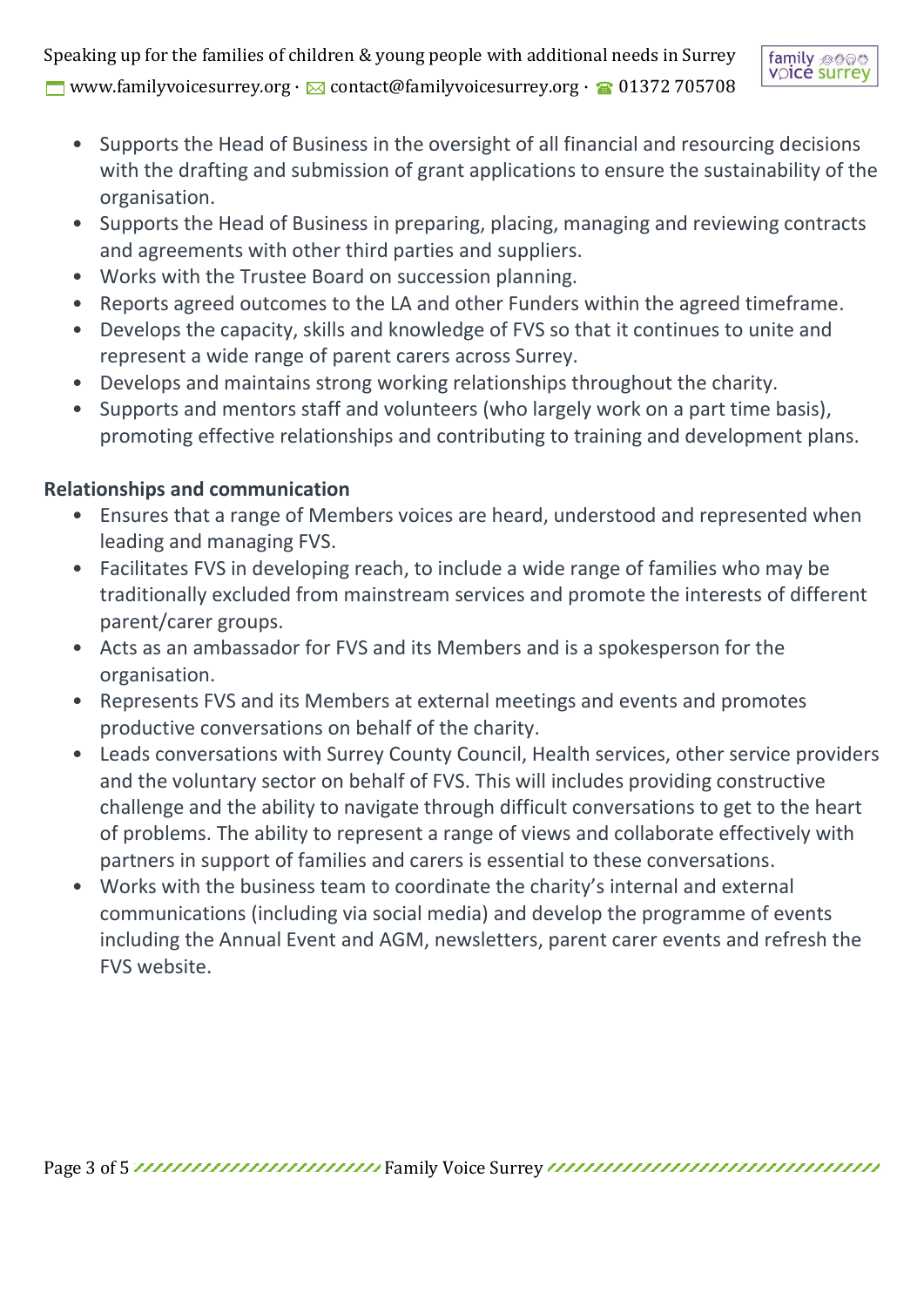Speaking up for the families of children & young people with additional needs in Surrey ■ www.familyvoicesurrey.org · △ contact@familyvoicesurrey.org · ● 01372 705708



## **Person Specification**

As part of your written application, you will need to demonstrate and provide evidence of the following criteria. Please include voluntary, unpaid and paid work where appropriate.<sup>1</sup>

|                                                              | <b>Expected</b> | <b>Desirable</b> |
|--------------------------------------------------------------|-----------------|------------------|
| Experience of working in, leading and managing a             |                 |                  |
| small team, <i>[ideally within a charity</i> , public sector |                 |                  |
| or third sector organisation] with excellent all-            |                 |                  |
| round business leadership skills.                            |                 |                  |
| Knowledge and understanding of the SEND                      |                 |                  |
| sector within Surrey and issues affecting it.                |                 |                  |
| Experience of managing projects/teams/services               |                 |                  |
| delivered by mixed groups of staff and working               |                 |                  |
| flexibly with them.                                          |                 |                  |
| Confidence to speak up in meetings and to                    |                 |                  |
| deliver conferences and events. The ability to               |                 |                  |
| communicate effectively with a wide range of                 |                 |                  |
| people in a variety of situations.                           |                 |                  |
| Ability to develop innovative and creative                   |                 |                  |
| solutions in problem-solving.                                |                 |                  |
| Ability to manage your own time and prioritise               |                 |                  |
| tasks and to raise issues or seek help where                 |                 |                  |
| appropriate.                                                 |                 |                  |
| Strong interpersonal skills and experience of                |                 |                  |
| working with others at all levels. This will include         |                 |                  |
| the ability to deal with challenging personal                |                 |                  |
| issues, requiring discretion and the proper level            |                 |                  |
| of concern.                                                  |                 |                  |
| Excellent written and oral communication skills              |                 |                  |
| and appropriate Microsoft Office programs and                |                 |                  |
| social media skills.                                         |                 |                  |

Page 4 of 5 **Family Internal Page 4 of 5 Family Voice Surrey** *Correspondent Contrast Limited Contrast and Segen Angle 4 of 5 Family Regular* **Family Noice Surrey** *Correlation Contrast of the Segen Angle 3 Family Regular*

 $1$  FVS is committed to diversity and inclusion and aims to foster an environment where everyone has the opportunity to reach their full potential, be heard and valued. We embrace flexible working.